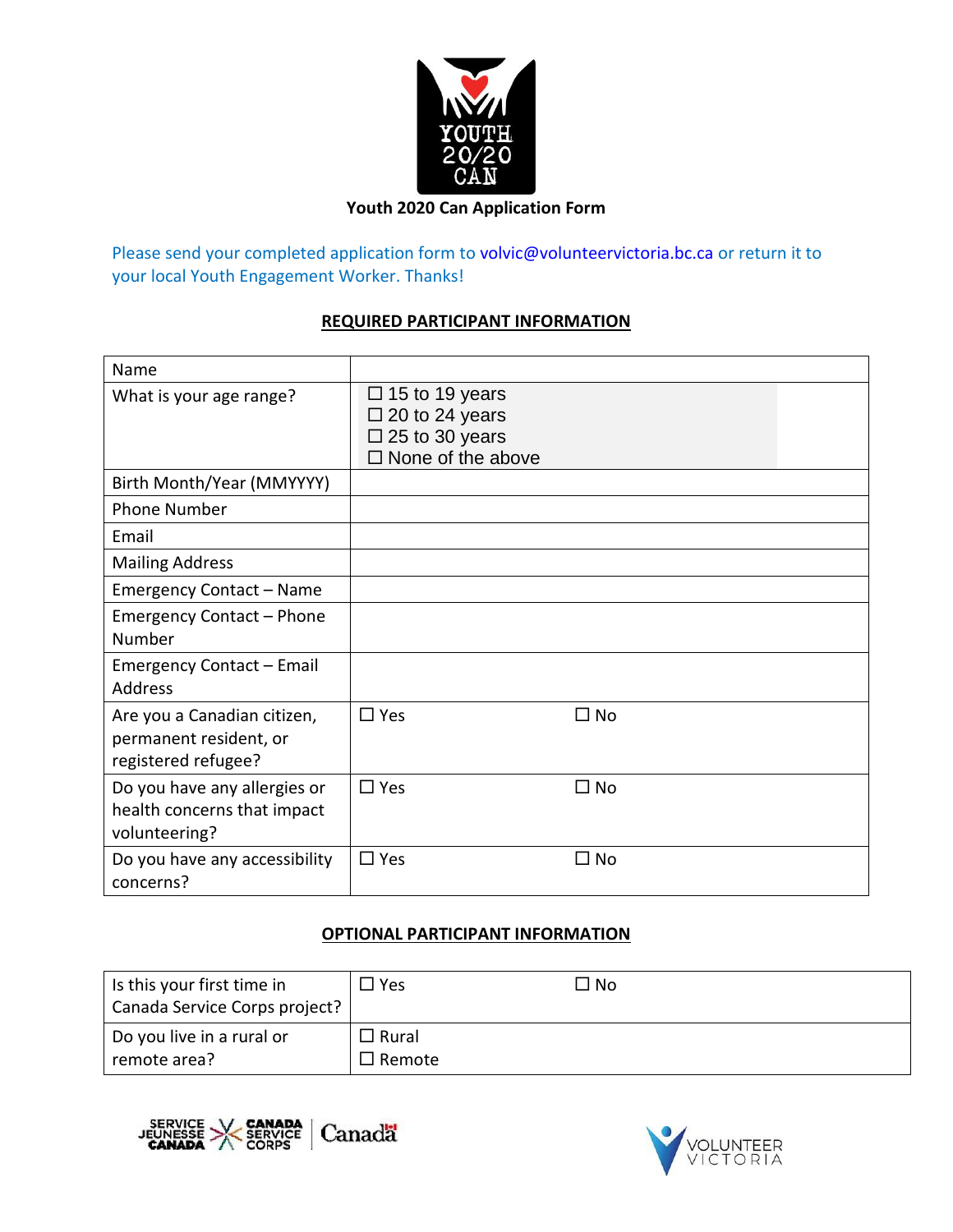

# **Youth 2020 Can Application Form**

|                                                                                     | $\Box$ Rural and remote<br>$\Box$ Neither rural nor remote                                                                                                                                                                                                                                                                                                                                                                     |  |  |
|-------------------------------------------------------------------------------------|--------------------------------------------------------------------------------------------------------------------------------------------------------------------------------------------------------------------------------------------------------------------------------------------------------------------------------------------------------------------------------------------------------------------------------|--|--|
| What is the highest level of<br>education you have<br>completed?                    | $\Box$ No certificate, diploma or degree<br>$\Box$ Elementary school<br>$\square$ Secondary (high) school diploma or equivalency certificate<br>$\Box$ Apprenticeship or trades certificate of diploma<br>$\Box$ College, CEGEP or other non-university certificate or diploma<br>$\Box$ University certificate or diploma below bachelor level<br>$\Box$ University certificate, diploma or degree at bachelor level or above |  |  |
| What is your Official<br>Language Preference?                                       | $\square$ French<br>$\Box$ English                                                                                                                                                                                                                                                                                                                                                                                             |  |  |
| What is your gender identity?<br>(check all that apply)                             | $\square$ Male<br>$\square$ Female<br>$\Box$ Another gender not listed                                                                                                                                                                                                                                                                                                                                                         |  |  |
| Do you identify as LGBTQ+?                                                          | $\Box$ Yes<br>$\square$ No                                                                                                                                                                                                                                                                                                                                                                                                     |  |  |
| Do you identify as<br>Indigenous?                                                   | $\square$ Yes<br>$\square$ No                                                                                                                                                                                                                                                                                                                                                                                                  |  |  |
| If yes, from which Indigenous<br>group(s)?                                          | $\Box$ First Nation<br>$\Box$ Métis Citizen<br>$\Box$ Inuit (Inuk)<br>$\Box$ Other (non-affiliated, etc.)                                                                                                                                                                                                                                                                                                                      |  |  |
| Do you identify as a member<br>of a Visible Minority or<br><b>Racialized Group?</b> | $\Box$ Yes<br>$\square$ No                                                                                                                                                                                                                                                                                                                                                                                                     |  |  |
| If yes, from which Visible<br>Minority or Racialized Group?                         | $\square$ Arab<br>$\Box$ Black<br>$\Box$ Chinese<br>$\Box$ Filipino<br>$\square$ Japanese<br>$\Box$ Korean<br>$\Box$ Latin American<br>$\Box$ South Asian<br>$\Box$ Southeast Asian<br>$\square$ West Asian                                                                                                                                                                                                                    |  |  |